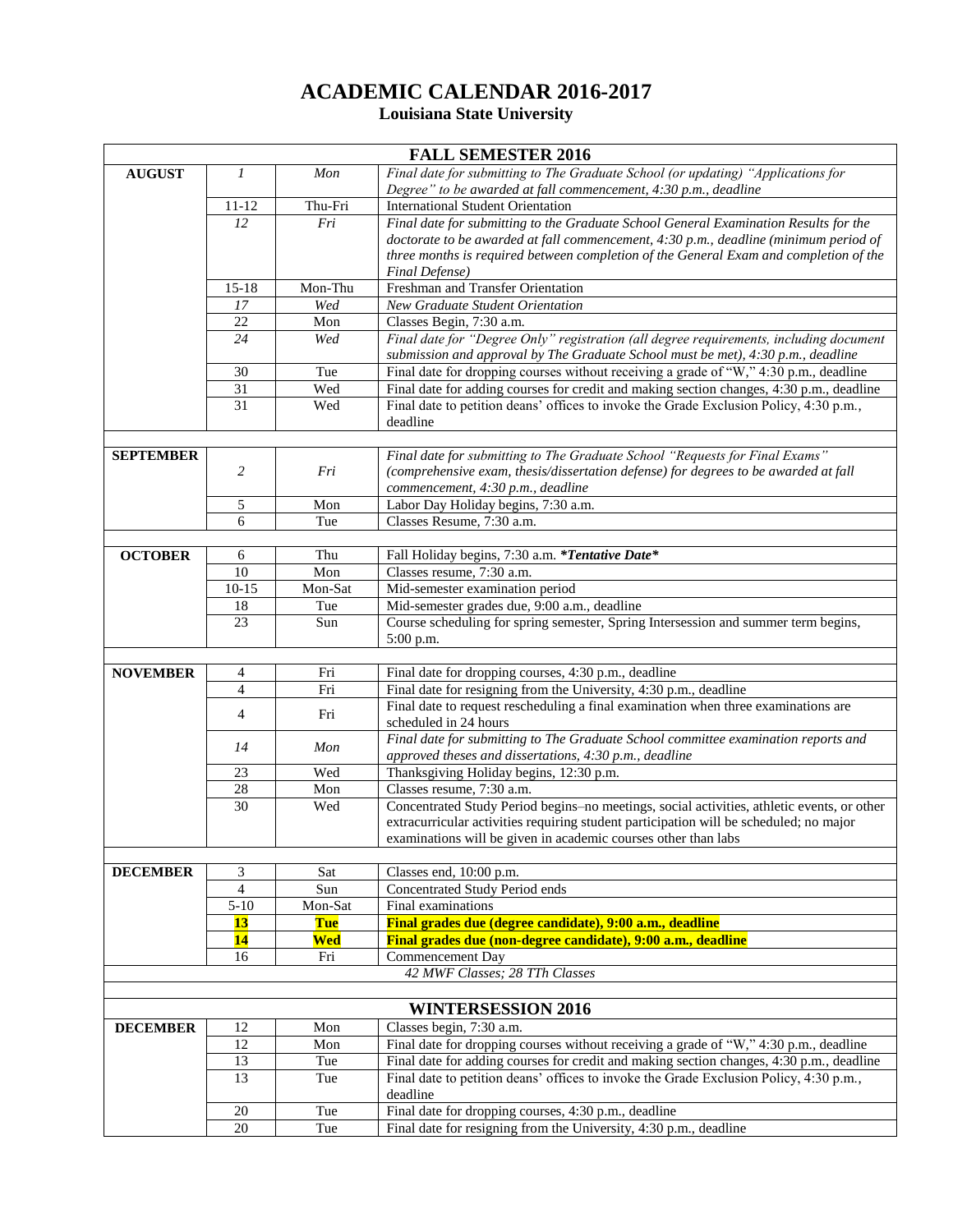|                 | 23                      | Fri           | Winter Holiday begins, 7:30 a.m.                                                                                           |
|-----------------|-------------------------|---------------|----------------------------------------------------------------------------------------------------------------------------|
|                 |                         |               |                                                                                                                            |
| <b>JANUARY</b>  | 3                       | Tue           | Classes resume, 7:30 a.m.                                                                                                  |
|                 | 3                       | Tue           | Classes end, 10:00 p.m.                                                                                                    |
|                 | 4                       | Wed           | Final examinations                                                                                                         |
|                 | $\overline{\mathbf{6}}$ | Fri           | Final grades due, 9:00 a.m., deadline                                                                                      |
|                 |                         |               | 11 Classes                                                                                                                 |
|                 |                         |               |                                                                                                                            |
|                 |                         |               | <b>SPRING SEMESTER 2017</b>                                                                                                |
| <b>DECEMBER</b> | $\mathfrak{1}$          | Thu           | Final date for submitting (or updating) to The Graduate School "Applications for                                           |
|                 |                         |               | Degree" to be awarded at spring commencement, 4:30 p.m., deadline                                                          |
|                 |                         |               |                                                                                                                            |
|                 |                         |               |                                                                                                                            |
| <b>JANUARY</b>  | $\overline{4}$          | Wed           | <b>International Student Orientation</b>                                                                                   |
|                 | 5, 6, 9                 | Thu, Fri, Mon | Freshman and Transfer Orientation                                                                                          |
|                 | $\overline{10}$         | Tue           | Final date for submitting to the Graduate School General Examination Results for the                                       |
|                 |                         |               | doctorate to be awarded at spring commencement, 4:30 p.m., deadline (minimum period                                        |
|                 |                         |               | of three months is required between completion of the General Exam and completion of                                       |
|                 |                         |               | the Final Defense)                                                                                                         |
|                 | 11                      | Wed           | Classes begin, 7:30 a.m.                                                                                                   |
|                 | 16                      | Mon           | Martin Luther King Day Holiday begins, 7:30 a.m.                                                                           |
|                 | 17                      | Tue           | Classes resume, 7:30 a.m.                                                                                                  |
|                 | 17                      | Tue           | Final date for "Degree Only" registration (all degree requirements, including document                                     |
|                 |                         |               | submission and approval by The Graduate School must be met), 4:30 p.m., deadline                                           |
|                 | 20                      | Fri           | Final date for dropping courses without receiving a grade of "W," 4:30 p.m., deadline                                      |
|                 | 23                      | Mon           | Final date for adding courses for credit and making section changes, 4:30 p.m., deadline                                   |
|                 | 23                      | Mon           | Final date to petition deans' offices to invoke the Grade Exclusion Policy, 4:30 p.m.,                                     |
|                 |                         |               | deadline                                                                                                                   |
|                 | 25                      | Wed           | Final date for submitting to The Graduate School "Requests for Final Exams"                                                |
|                 |                         |               | (comprehensive exam, thesis/dissertation defense) for degrees to be awarded at spring<br>commencement, 4:30 p.m., deadline |
|                 |                         |               |                                                                                                                            |
| <b>FEBRUARY</b> | 27                      | Mon           | Mardi Gras Holiday begins, 7:30 a.m.                                                                                       |
|                 |                         |               |                                                                                                                            |
| <b>MARCH</b>    | 1                       | Wed           | Classes resume, 12:30 p.m.                                                                                                 |
|                 | $6 - 11$                | Mon-Sat       | Mid-semester examination period                                                                                            |
|                 | 14                      | Tue           | Mid-semester grades due, 9:00 a.m.                                                                                         |
|                 | 24                      | Fri           | Final date for dropping courses, 4:30 p.m., deadline                                                                       |
|                 | 24                      | Fri           | Final date for resigning from the University, 4:30 p.m., deadline                                                          |
|                 | $\overline{24}$         | Fri           | Final date to request rescheduling a final examination when three examinations are                                         |
|                 |                         |               | scheduled in 24 hours                                                                                                      |
|                 | 26                      | Sun           | Course scheduling for fall semester, Summer Intersession and Wintersession begins,                                         |
|                 |                         |               | 5:00 p.m.                                                                                                                  |
|                 |                         |               |                                                                                                                            |
| <b>APRIL</b>    | 9                       | Sun           | Spring Break begins, 7:30 a.m.                                                                                             |
|                 | 10 <sup>2</sup>         | <b>Mon</b>    | Final date for submitting to the Graduate School General Examination Results for the                                       |
|                 |                         |               | doctorate to be awarded at summer commencement, 4:30 p.m., deadline (minimum                                               |
|                 |                         |               | period of three months is required between completion of the General Exam and                                              |
|                 |                         |               | completion of the Final Defense)                                                                                           |
|                 | 10                      | Mon           | Final date for submitting to The Graduate School committee examination reports and                                         |
|                 |                         |               | approved theses and dissertations, 4:30 p.m., deadline                                                                     |
|                 | 17                      | Mon           | Classes resume, 7:30 a.m.                                                                                                  |
|                 | 26                      | Wed           | Concentrated Study Period begins-no meetings, social activities, athletic events, or other                                 |
|                 |                         |               | extracurricular activities requiring student participation will be scheduled; no major                                     |
|                 |                         |               | examinations will be given in academic courses other than labs                                                             |
|                 | 29                      | Sat           | Classes end, $10:00$ p.m.                                                                                                  |
|                 | 30                      | Sun           | Concentrated Study Period ends                                                                                             |
|                 |                         |               |                                                                                                                            |
| <b>MAY</b>      | $1-6$                   | Mon-Sat       | Final examinations                                                                                                         |
|                 | 9                       | <b>Tue</b>    | Final grades due (degree candidate), 9:00 a.m., deadline                                                                   |
|                 | <b>10</b>               | Wed           | Final grades due (non-degree candidate), 9:00 a.m., deadline                                                               |
|                 | 11, 12                  | Thu, Fri      | Commencement will be held over a two day period, May 11-12.                                                                |
|                 |                         |               | 42 MWF Classes; 28 TTh Classes                                                                                             |
|                 |                         |               |                                                                                                                            |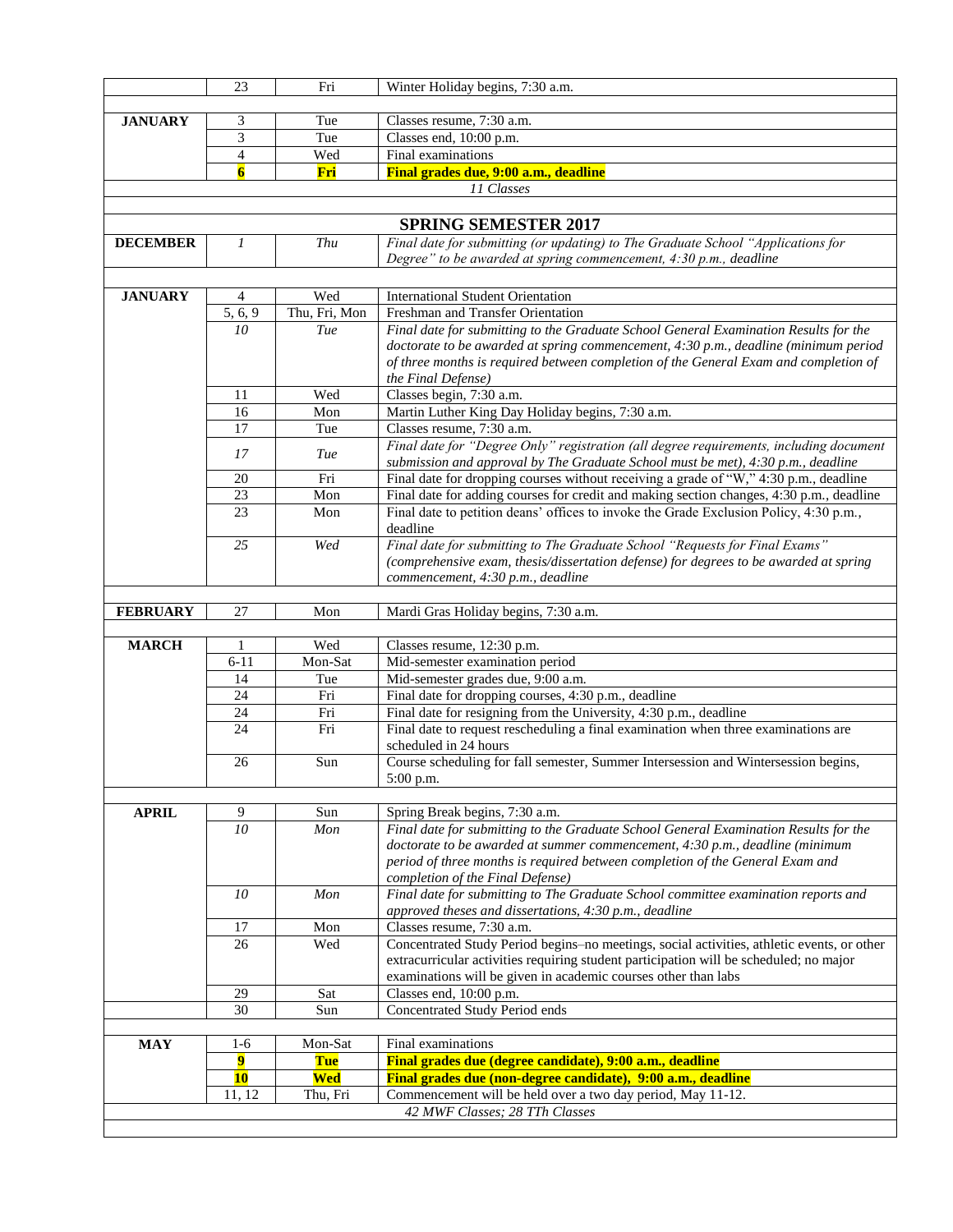|               |                         |            | <b>SPRING INTERSESSION 2017</b>                                                                                                                                            |
|---------------|-------------------------|------------|----------------------------------------------------------------------------------------------------------------------------------------------------------------------------|
| <b>MAY</b>    | 15                      | Mon        | Classes begin, 7:30 a.m.                                                                                                                                                   |
|               | 15                      | Mon        | Final date for dropping courses without receiving a grade of "W," 4:30 p.m., deadline                                                                                      |
|               | 16                      | Tue        | Final date for adding courses for credit and making section changes, 4:30 p.m., deadline                                                                                   |
|               | 16                      | Tue        | Final date to petition deans' offices to invoke the Grade Exclusion Policy, 4:30 p.m.,                                                                                     |
|               |                         |            | deadline                                                                                                                                                                   |
|               | 23                      | Tue        | Final date for dropping courses, 4:30 p.m., deadline                                                                                                                       |
|               | 23                      | Tue        | Final date for resigning from the University, 4:30 p.m., deadline                                                                                                          |
|               | 26                      | Fri        | Classes end, 10:00 p.m.                                                                                                                                                    |
|               | 29<br>31                | Mon        | Final examinations                                                                                                                                                         |
|               |                         | Wed        | Final grades due, 9:00 a.m., deadline<br>11 Classes                                                                                                                        |
|               |                         |            |                                                                                                                                                                            |
|               |                         |            | <b>SUMMER TERM 2017</b>                                                                                                                                                    |
|               |                         |            | <b>SESSION A</b>                                                                                                                                                           |
| <b>MAY</b>    | 1                       | Mon        | Final date for submitting (or updating) to The Graduate School "Applications for                                                                                           |
|               |                         |            | Degree" to be awarded at summer commencement, 4:30 p.m., deadline                                                                                                          |
|               | 26                      | Fri        | <b>International Student Orientation</b>                                                                                                                                   |
|               | 30                      | Tue        | Freshman and Transfer Orientation begins                                                                                                                                   |
|               |                         |            |                                                                                                                                                                            |
| <b>JUNE</b>   | 1                       | Thu        | Freshman and Transfer Orientation ends                                                                                                                                     |
|               | $\mathfrak{1}$          | Thu        | Final date for "Degree Only" registration (all degree requirements, including document                                                                                     |
|               |                         |            | submission and approval by The Graduate School must be met), 4:30 p.m., deadline                                                                                           |
|               | 5                       | Mon        | Classes begin, 7:30 a.m.                                                                                                                                                   |
|               | 7                       | Wed        | Final date for dropping courses without receiving a grade of "W," 4:30 p.m., deadline                                                                                      |
|               | 8<br>8                  | Thu        | Final date for adding courses for credit and making section changes, 4:30 p.m., deadline                                                                                   |
|               |                         | Thu        | Final date to petition deans' offices to invoke the Grade Exclusion Policy, 4:30 p.m.,<br>deadline                                                                         |
|               | 8                       | Thu        | Final date for "Degree Only" registration (all degree requirements, including document<br>submission and approval by The Graduate School must be met), 4:30 p.m., deadline |
|               |                         |            |                                                                                                                                                                            |
|               | 9                       | Fri        | Final date for submitting to The Graduate School "Requests for Final Exams"<br>(comprehensive exam, thesis/dissertation defense) for degrees to be awarded at summer       |
|               |                         |            | commencement, 4:30 p.m., deadline                                                                                                                                          |
|               | $26 - 28$               | Mon - Wed  | Mid-term examination period                                                                                                                                                |
|               |                         |            |                                                                                                                                                                            |
| <b>JULY</b>   | 3                       | Mon        | Mid-term grades due, 9:00 a.m.                                                                                                                                             |
|               | $\overline{4}$          | Tue        | Independence Day Holiday begins, 7:30 a.m.                                                                                                                                 |
|               | 5                       | Wed        | Classes resume, 7:30 a.m.                                                                                                                                                  |
|               | 10                      | Mon        | Final date for submitting to The Graduate School committee examination reports and<br>approved theses and dissertations, 4:30 p.m., deadline                               |
|               | 11                      | Tue        | Final date for dropping courses, 4:30 p.m., deadline                                                                                                                       |
|               | 11                      | Tue        | Final date for resigning from the University, 4:30 p.m., deadline                                                                                                          |
|               | 24                      | Mon        | Classes end, 10:00 p.m.                                                                                                                                                    |
|               | 25                      | Tue        | <b>Concentrated Study Day</b>                                                                                                                                              |
|               | $26\,$                  | Wed        | Final examinations begin                                                                                                                                                   |
|               | $\overline{27}$         | Thu        | Final examinations end                                                                                                                                                     |
| <b>AUGUST</b> | 1                       | <b>Tue</b> | Final grades due (degree candidate), 9:00 a.m., deadline                                                                                                                   |
|               | $\overline{\mathbf{2}}$ | <b>Wed</b> | Final grades due (non-degree candidate), 9:00 a.m., deadline                                                                                                               |
|               | 4                       | Fri        | Commencement, 9:00 a.m.                                                                                                                                                    |
|               |                         |            | 35 Classes<br><b>SESSION B</b> (See Session A for Graduate School deadlines)                                                                                               |
| <b>MAY</b>    | 26                      | Fri        | <b>International Student Orientation</b>                                                                                                                                   |
|               | 30                      | Tue        | Freshman and Transfer Orientation begins                                                                                                                                   |
|               |                         |            |                                                                                                                                                                            |
| <b>JUNE</b>   | 1                       | Thu        | Freshman and Transfer Orientation ends                                                                                                                                     |
|               | $\sqrt{5}$              | Mon        | Classes begin, 7:30 a.m.                                                                                                                                                   |
|               | $\tau$                  | Wed        | Final date for dropping courses without receiving a grade of "W," 4:30 p.m., deadline                                                                                      |
|               | $\,$ 8 $\,$             | Thu        | Final date for adding courses for credit and making section changes, 4:30 p.m., deadline                                                                                   |
|               | 8                       | Thu        | Final date to petition deans' offices to invoke the Grade Exclusion Policy, 4:30 p.m.,<br>deadline                                                                         |
|               | 27                      | Tue        | Final date for dropping courses, 4:30 p.m., deadline                                                                                                                       |
|               | 27                      | Tue        | Final date for resigning from the University, 4:30 p.m., deadline                                                                                                          |
|               |                         |            |                                                                                                                                                                            |